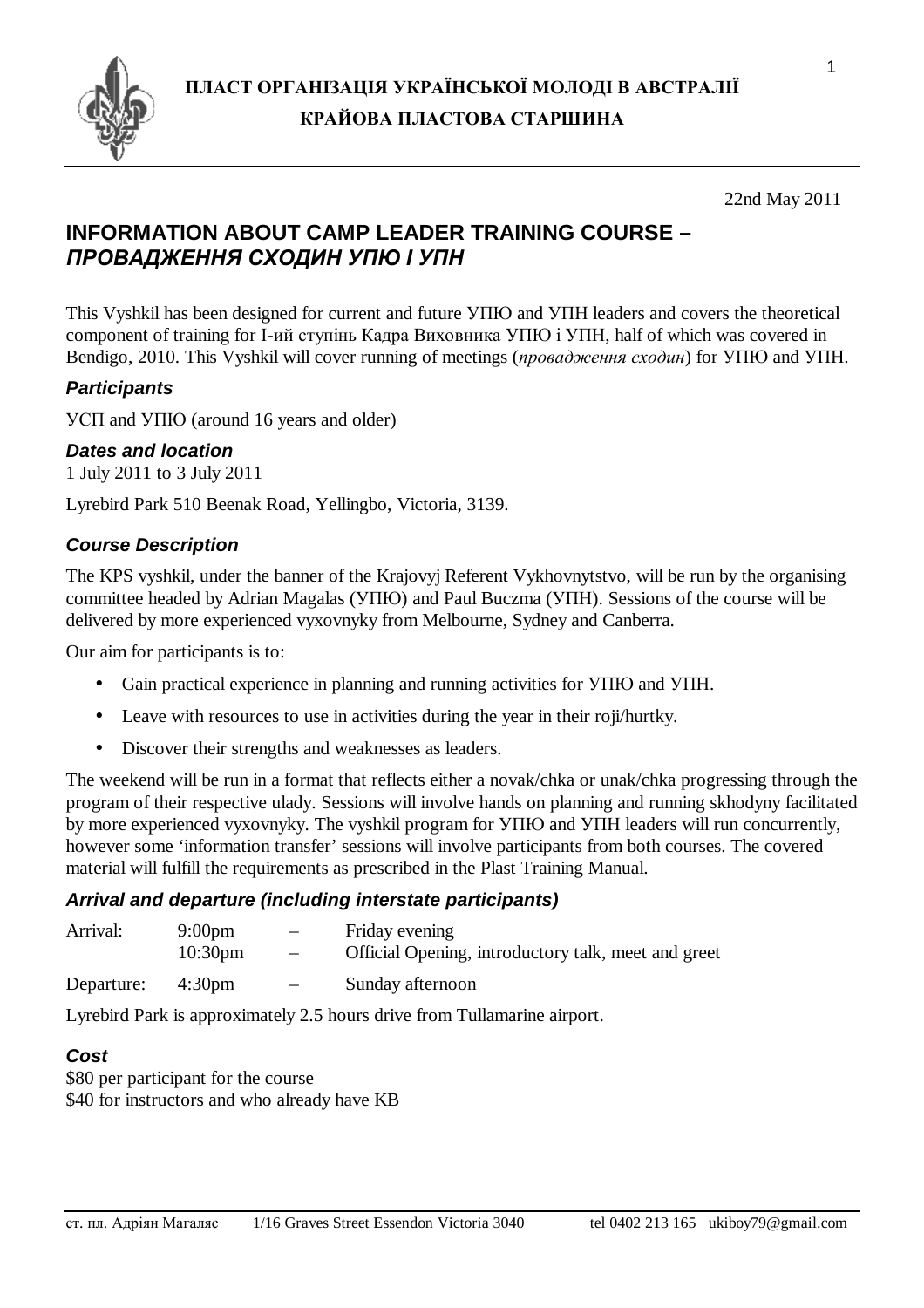

### *Applications for course*

The following forms and details must be forwarded to Adrian Magalas via email (preferred) or snail mail (postal and e-mail address is included in the footnote) by **no later than 10 June 2011:**

- Application Form
- Medical Information Form (and management forms as required)
- Payment for the course by cheque made out to *Plast Federal Executive - KPS Vyshkoly* **OR** by electronic funds transfer to:

*Main Account – Plast Federal Executive* 

*Dnister BSB: 704 235* 

*KPS Vyshkoly sub-account: 00013925* 

*You must include your SURNAME in the reference section.* 

• Whether you require a lift to Lyrebird Park

#### *Accommodation*

All participants and course leaders will be sleeping in dormitories.

#### *Gear*

- Full uniform
- Sleeping bag
- Warm clothing!!
- Songbook, musical instruments
- УПН правилник (for those who received a hard copy last year)
- УПЮ довідник
- Notepaper and pens
- Laptop (if you have one and are happy to bring it along to reduce the need for printing)
- УПЮ/УПН course record from previous vyshkoly so they can be signed and updated

#### *Preparation for Vyshkil*

In preparation we ask that you review the reading material that will be sent out in a couple of week's time.

Any further queries can be directed to Adrian Magalas (УПЮ) or Paul Buczma (УПН).

СКОБ!

за Організаційний Комітет Вишколу ст. пл-и Адріян Магаляс ЧМ і Павло Бучма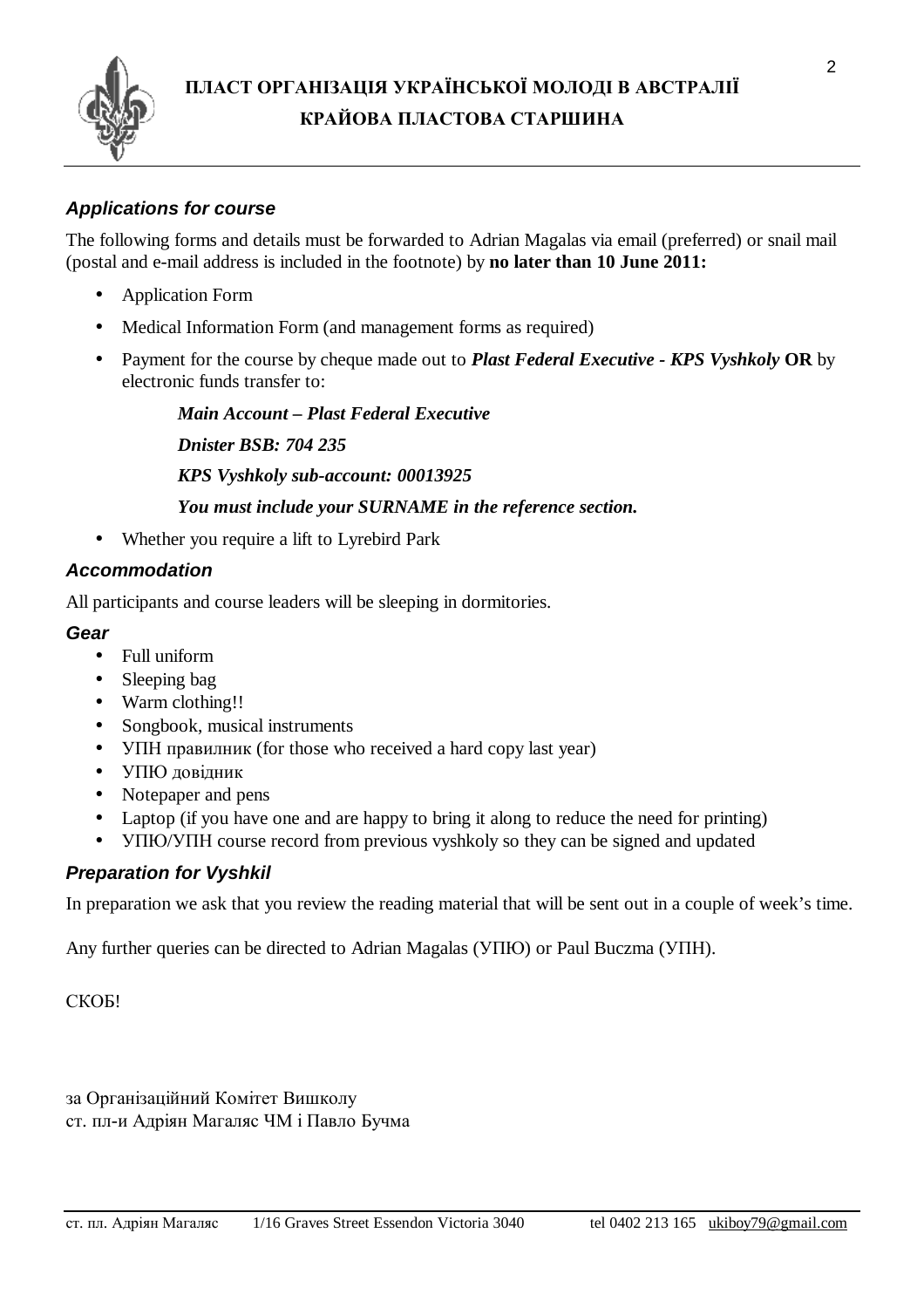

# ЗГОЛОШЕННЯ НА ВИШКІЛ ПРОВАДЖЕННЯ СХОДИН УПЮ І УПН <u>І-ий ступінь Кадри Виховників (1а) липень 2011</u>

| Станиця: Мельборн / Аделаїда / Сідней / Брізбен / Канберра                                            |     |     |
|-------------------------------------------------------------------------------------------------------|-----|-----|
| Улад:<br>УПЮ / УСП                                                                                    |     |     |
| <b>Твоя особиста мета</b> (Your individual aims):                                                     |     |     |
| a) What do you wish to get out of this weekend?                                                       |     |     |
|                                                                                                       |     |     |
|                                                                                                       |     |     |
|                                                                                                       |     |     |
|                                                                                                       |     |     |
| <b>Зголошення:</b>                                                                                    |     |     |
| Оцим зголошуюся на вишкіл:                                                                            | УПH | УПЮ |
| Прошу зазначити котрий вишкіл ти бажаєш відбути. (Circle which training course you wish to<br>attend) |     |     |
|                                                                                                       |     |     |
|                                                                                                       |     |     |
|                                                                                                       |     |     |
|                                                                                                       |     |     |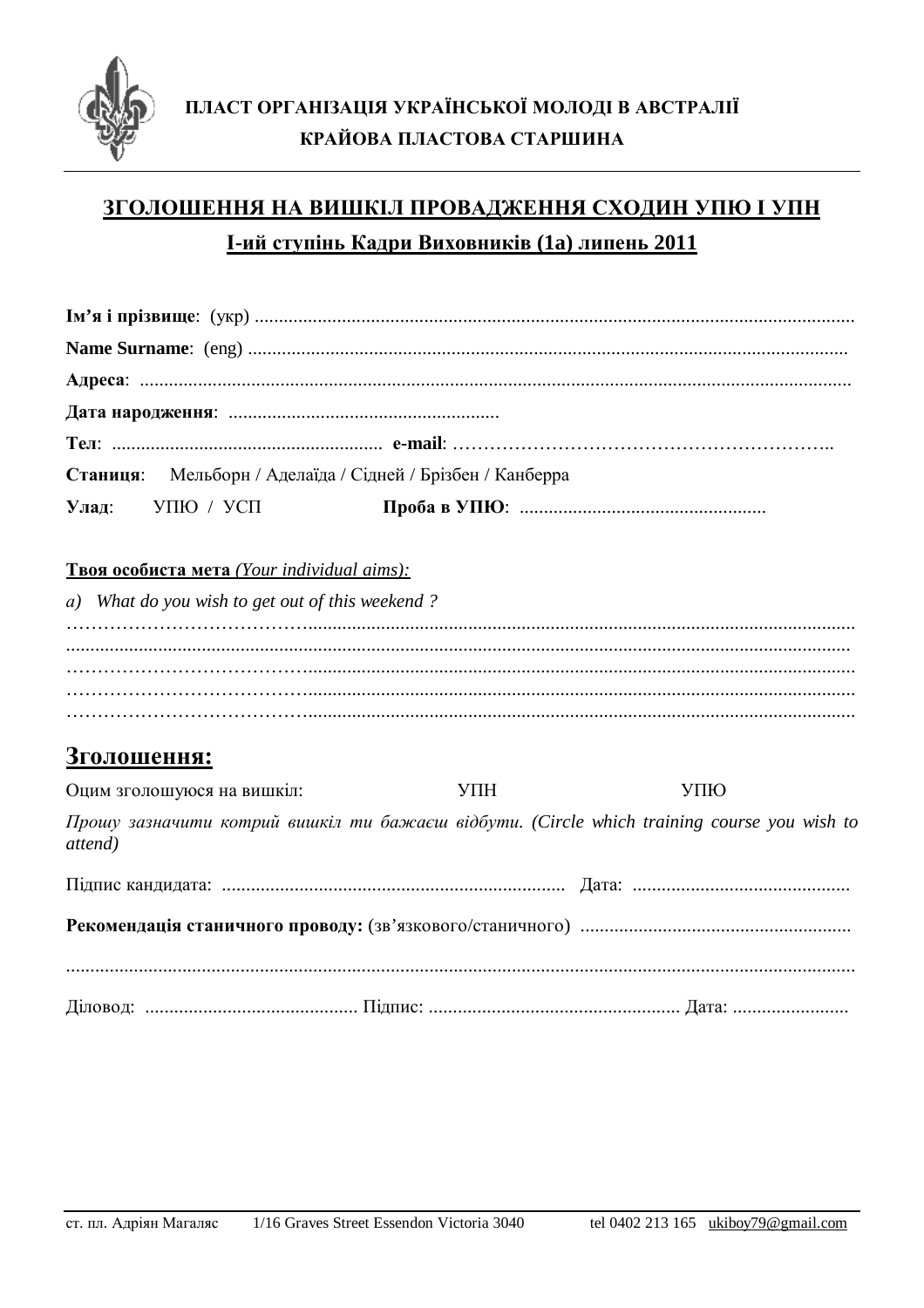## **Vyshkil 2011 Medical Information Form**

*All information provided is held in confidence and only used for the purpose of providing appropriate care in the case of a medical emergency.* 

If any of the information provided changes please inform Adrian Magalas (YNHO) or Paul Buczma (YNH) as soon *as possible as a lack of information or outdated information may compromise treatment and put health at risk.*

| <b>Personal Details</b>                                                                                                                                                                                                                                                                         |                                                                                                                                                                                       |                               |                                |              |                                                                                                                                                                                                                                                                          |
|-------------------------------------------------------------------------------------------------------------------------------------------------------------------------------------------------------------------------------------------------------------------------------------------------|---------------------------------------------------------------------------------------------------------------------------------------------------------------------------------------|-------------------------------|--------------------------------|--------------|--------------------------------------------------------------------------------------------------------------------------------------------------------------------------------------------------------------------------------------------------------------------------|
|                                                                                                                                                                                                                                                                                                 |                                                                                                                                                                                       |                               |                                |              |                                                                                                                                                                                                                                                                          |
|                                                                                                                                                                                                                                                                                                 | Age: _______                                                                                                                                                                          |                               |                                |              |                                                                                                                                                                                                                                                                          |
|                                                                                                                                                                                                                                                                                                 |                                                                                                                                                                                       |                               |                                |              |                                                                                                                                                                                                                                                                          |
|                                                                                                                                                                                                                                                                                                 |                                                                                                                                                                                       |                               |                                |              |                                                                                                                                                                                                                                                                          |
| Tel: ________________                                                                                                                                                                                                                                                                           |                                                                                                                                                                                       | Mob: $\qquad \qquad$          |                                |              |                                                                                                                                                                                                                                                                          |
|                                                                                                                                                                                                                                                                                                 | Expiry Date: <u>_________________</u>                                                                                                                                                 |                               |                                |              | Ref No: ______                                                                                                                                                                                                                                                           |
| Medical/Hospital Insurance Fund:                                                                                                                                                                                                                                                                |                                                                                                                                                                                       | Membership No: ______________ |                                |              |                                                                                                                                                                                                                                                                          |
| <b>Emergency Contact Details</b>                                                                                                                                                                                                                                                                |                                                                                                                                                                                       |                               |                                |              |                                                                                                                                                                                                                                                                          |
| Tel: __________________                                                                                                                                                                                                                                                                         |                                                                                                                                                                                       |                               |                                |              |                                                                                                                                                                                                                                                                          |
| <b>Family Doctor Details</b><br>Name:<br>Address:                                                                                                                                                                                                                                               | <u>some started and the started and the started and the started and the started and the started and the started and</u><br><u> 1989 - Johann Stoff, amerikansk politiker (* 1908)</u> |                               |                                |              | Tel: $\_\_$                                                                                                                                                                                                                                                              |
|                                                                                                                                                                                                                                                                                                 |                                                                                                                                                                                       |                               |                                |              |                                                                                                                                                                                                                                                                          |
| <b>Medical History</b>                                                                                                                                                                                                                                                                          |                                                                                                                                                                                       |                               |                                |              |                                                                                                                                                                                                                                                                          |
| Please indicate if you suffer any of the following:<br>Asthma*<br>$\perp$<br>Fits of any type $\Box$ Heart condition<br>$\mathsf{L}$<br>Sleepwalking<br>$\mathsf{L}$                                                                                                                            | $\Box$<br><b>Blackouts</b><br>$\perp$                                                                                                                                                 | $\Box$                        | Diabetes*<br>$\Box$ Migraine   | $\mathsf{L}$ | Dizzy spells<br><b>Travel sickness</b><br>Other*, please specify: example and a series of the series of the series of the series of the series of the series of the series of the series of the series of the series of the series of the series of the series of the se |
| Allergies* to:<br>$\Box$ Penicillin                                                                                                                                                                                                                                                             | $\Box$<br>Other drugs                                                                                                                                                                 | $\Box$                        | Food(s)                        |              | Other allergies                                                                                                                                                                                                                                                          |
|                                                                                                                                                                                                                                                                                                 |                                                                                                                                                                                       |                               |                                |              |                                                                                                                                                                                                                                                                          |
| *If you suffer from asthma, anaphylaxis or other conditions necessitating a management plan we<br>require you to provide the appropriate management plan with this application. Asthma and<br>anaphylaxis management plans are appended to this information pack or refer to the Plast website. |                                                                                                                                                                                       |                               |                                |              |                                                                                                                                                                                                                                                                          |
| Tetanus Immunisation:                                                                                                                                                                                                                                                                           |                                                                                                                                                                                       |                               | Last tetanus immunization was: |              |                                                                                                                                                                                                                                                                          |
| Tablets and medications:                                                                                                                                                                                                                                                                        |                                                                                                                                                                                       |                               |                                |              |                                                                                                                                                                                                                                                                          |
| Are you currently taking tablets and/or other medicine?                                                                                                                                                                                                                                         |                                                                                                                                                                                       |                               | $\Box$ Yes                     | No           |                                                                                                                                                                                                                                                                          |
|                                                                                                                                                                                                                                                                                                 |                                                                                                                                                                                       |                               |                                |              |                                                                                                                                                                                                                                                                          |
|                                                                                                                                                                                                                                                                                                 |                                                                                                                                                                                       |                               |                                |              |                                                                                                                                                                                                                                                                          |